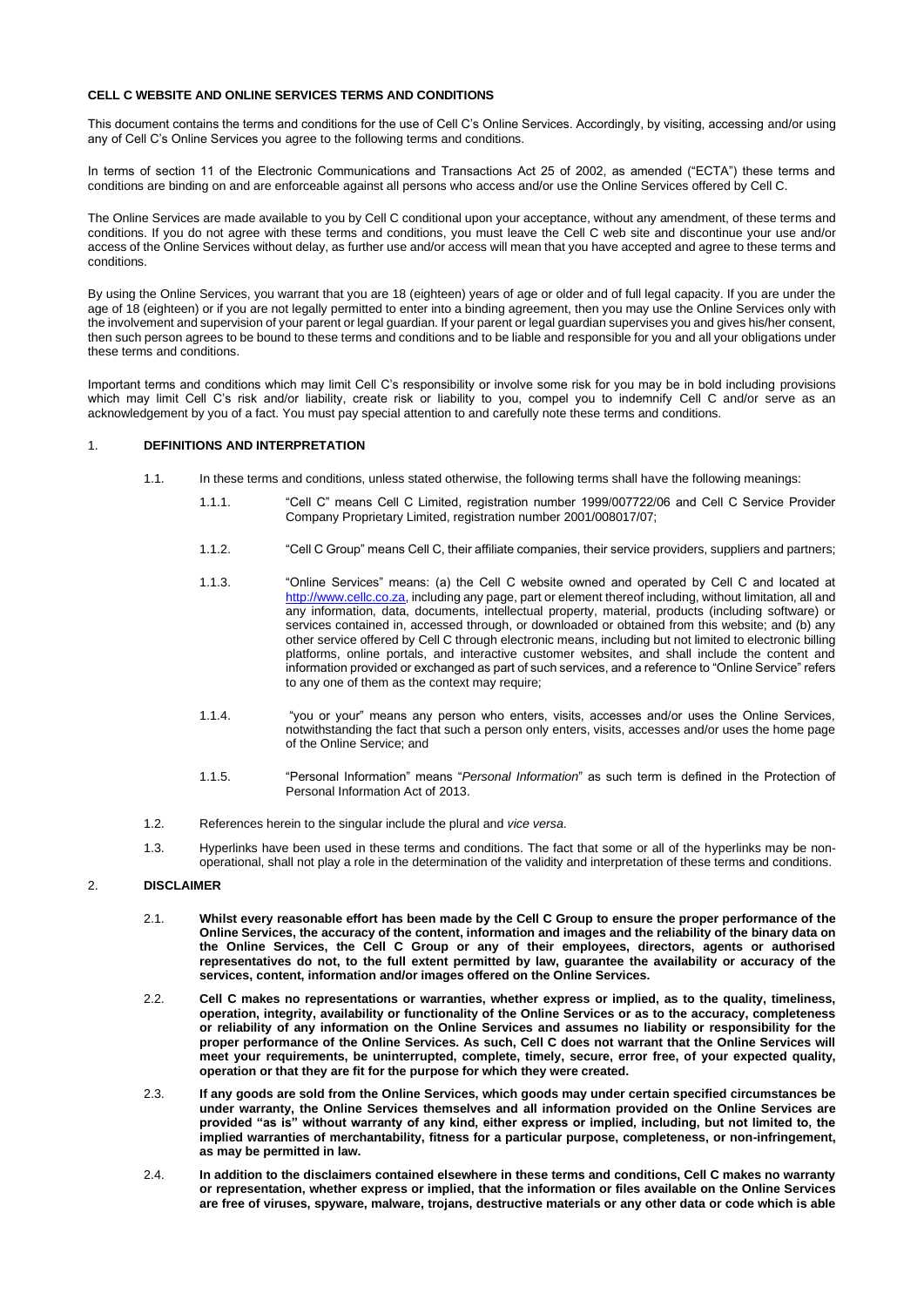**to corrupt, destroy, compromise, disrupt, disable, harm, jeopardise or otherwise impede in any manner the operation, stability, security functionality or content of your computer system, computer network, hardware or software in any way. You accept all risk associated with the existence of such viruses, destructive materials or any other data or code which is able to corrupt, compromise, jeopardise, disrupt, disable, harm or otherwise impede in any manner the operation or content of a computer system, computer network, any handset or mobile device, or your hardware or software, save where such risks arise due to the gross negligence or wilful misconduct of Cell C, its employees, directors, agents or authorised representatives.**

2.5. **The use of the Online Services is entirely at your own risk and you assume full responsibility for any risk or loss resulting from use of the Online Services or reliance on any information on the Online Services. Cell C disclaims liability for any damage, loss or liability, whether direct, indirect or consequential in nature, arising out of or in connection with your access to and/or use of the Online Services to the extent permitted by law.**

#### 3. **INDEMNITIES AND LIMITATION OF LIABILITY**

- 3.1. **Cell C shall not be liable to you or any third party, in any manner whatsoever, and you indemnify Cell C accordingly, for any damage, loss liability, costs or expense whether direct, indirect or of a consequential nature that resulted from a breach of these terms and conditions by you or arising out of or in connection with the failure or delay in the performance of the Online Services or your use of the Online Services, other than in respect of losses caused by Cell C gross negligence or intentional misconduct.**
- 3.2. **Cell C shall not be liable to you for any breach of these terms and conditions or failure to perform any obligations as a result of technical problems relating to the Cell C network, termination of any licence to operate or use the Cell C network, act of God, government control, restrictions or prohibitions or other government act or omission, whether local or national, act of default of any supplier or service provider, agent or sub-contractor, industrial disputes or any other cause beyond Cell C's reasonable control.**

### 4. **PERMITTED USE AND LICENCE**

- 4.1. You agree and confirm that you are over the age of 18 years and are authorised to access, make purchases or payments, and/or make changes to any account, Personal Information and associated profile settings on any of the Online Services available to you.
- 4.2. In the event that you are not the account holder and/or are not authorised to make use of the relevant Online Services, you declare that you have obtained the necessary consent for access to and/or to make changes to the relevant accounts, Personal Information, profile settings, as well as make purchases and payments.
- 4.3. It may be required of you to update your personal details to continue using certain functions of the Online Services. You agree and confirm that you are the authorised person to use the details that you are registering/logging-on with and the information provided to Cell C is accurate and your own personal details. If the Personal Information provided to Cell C is not your information or is incorrect, Cell C will not be held liable in any way. If Cell C establish that the intention of using incorrect and/or false Personal Information is to conduct fraud or malicious activities on this portal, you will be criminally prosecuted as per current legislation.
- 4.4. You are only permitted and may only use, access, browse, view, amend, download and print the content and details of the Online Services for lawful and legal purposes and in accordance with the limitations and/or restrictions contained in these terms and conditions.
- 4.5. You warrant that you shall not:
	- 4.5.1. use the Online Services for commercial and non-private purposes;
	- 4.5.2. use the Online Services to receive or transmit material which is in violation of any law or regulation, which is hate speech, offensive, obscene, threatening, racist, defamatory, in breach of confidence, or in breach of any intellectual property rights;
	- 4.5.3. use the Online Services for "spoofing", "hacking", "flaming", "cracking", "phishing" or "spamming";
	- 4.5.4. intercept any information transmitted to or from Cell C or the Online Services which is not intended by Cell C to be received by you.
- 4.6. The caching of the Online Services shall only be allowed if:
	- 4.6.1. the purpose of the caching is to make the onward transmission of the content from the online services more efficient;
	- 4.6.2. the cached content is not modified in any manner whatsoever;
	- 4.6.3. the cached content is updated at least every 12 (twelve) hours; and
	- 4.6.4. the cached content is removed or updated when so required by Cell C.
- 4.7. If you use content from the Online Services in breach of these terms and conditions:
	- 4.7.1. Cell C reserves the right to claim damages from you;
	- 4.7.2. Cell C reserves the right to institute criminal proceedings against you; and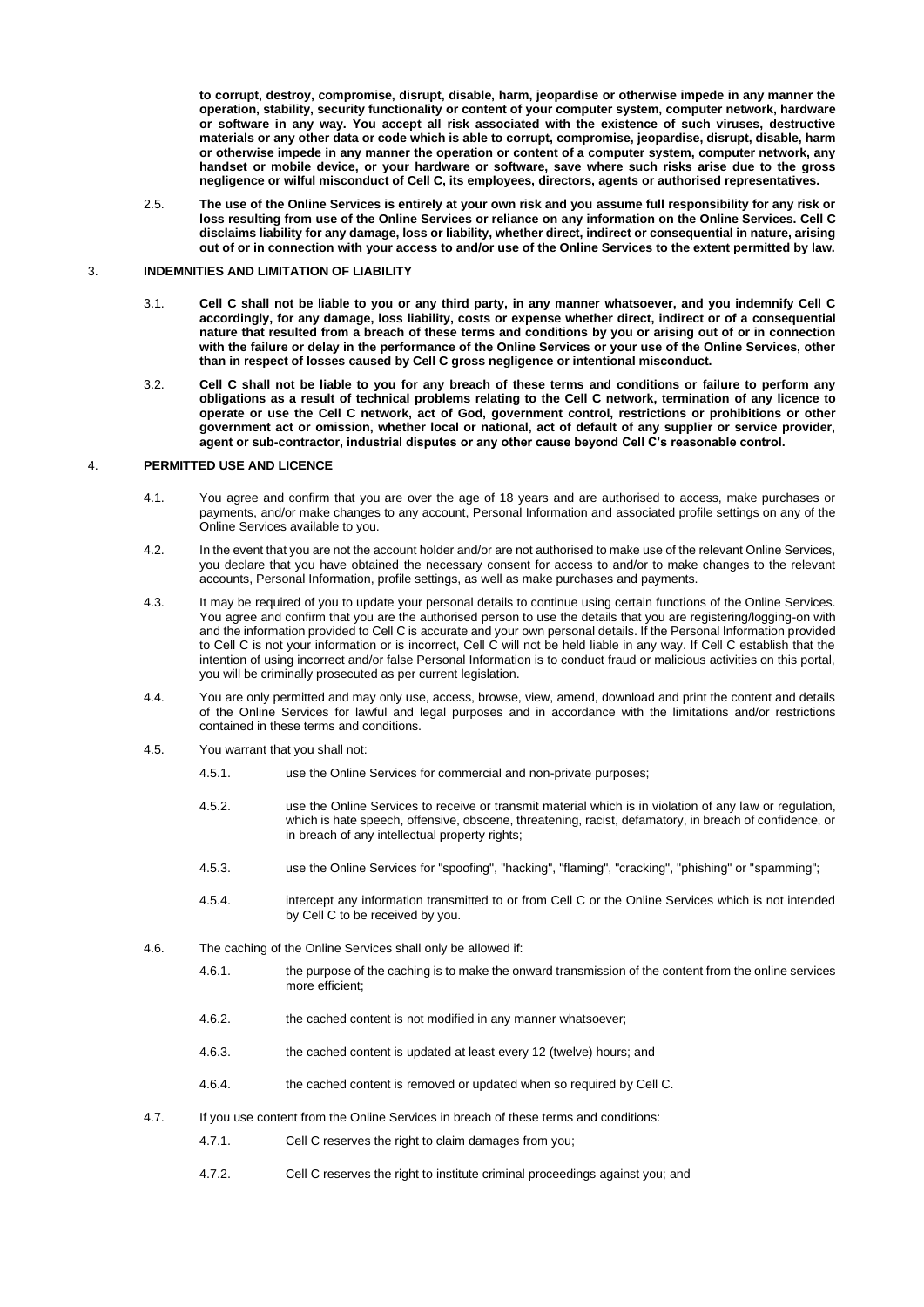- 4.7.3. Cell C shall not be liable, in any manner whatsoever, for any damage, loss or liability that resulted from the use of such content by you or any third party who obtained any content from you.
- 4.8. Hyperlinks to the online services from any other source shall be directed at the home page of the Cell C Online Services.
- 4.9. You may quote small and reasonable amounts of content available from the Online Services only if such content is placed in inverted commas and the source acknowledged.
- 4.10. No person may, without the prior written consent of Cell C, frame the Online Services in any manner whatsoever.
- 4.11. Apart from bona-fide search engine operators, no person may use or attempt to use any technology or applications (including web crawlers, robots or web spiders) to search, collect or copy content from the Online Services for any purposes, without the prior written consent of Cell C.
- 4.12. E-mail addresses, names, telephone numbers and fax numbers published on the Online Services may not be incorporated into any database used for electronic marketing or similar purposes. No permission is given or should be implied that information in/on the online services may be used to communicate unsolicited communications to Cell C and all of Cell C's rights are reserved.
- 4.13. All licenses and/or permissions granted in terms of these terms and conditions are provided on a non-exclusive and non-transferable basis and may be terminated or cancelled by Cell C at any time without prior notice or reason.

## 5. **PASSWORD/PIN FOR ACCESS TO ONLINE SERVICES**

- 5.1. You agree that you will be responsible for the safekeeping of your password/pin for access to all Online Services and you accept all liability in the event that the password/ pin is disclosed to a third party, whether intentional or unintentional. You agree that the disclosure of your password/ pin is done at your own risk as the third party may have access to your personal, account and billing information.
- 5.2. Furthermore, you acknowledge that you are responsible for ensuring that no unauthorised access to the online services is obtained using your password/pin, and that you will be liable for all such activities conducted pursuant to such use, whether authorised or not.
- 5.3. You must immediately notify Cell C in writing if the secrecy or confidentiality of your password is compromised or if your password is disclosed to any unauthorised person, such notification may be addressed to custserv@cellc.co.za.
- 5.4. **You accordingly indemnify Cell C for any claim, liability, damage or loss arising as a result of the use or misuse of your password/pin.**

# 6. **INTELLECTUAL PROPERTY RIGHTS**

- 6.1. All intellectual property on the Online Services and all the rights contained therein, including but not limited to content, trademarks, trading styles, trading name, trade secrets, know-how, emblems, symbols and logos, domain names, patents, design elements, software, source code, meta tags, databases, text, graphics, icons, models and hyperlinks (whether registered or not) and whether now existing or which come into existence in the future are the property of or are licensed to the Cell C Group and as such, are protected from infringement by domestic and international legislation and treaties. Subject to the rights provided to you in these terms and conditions, all of the rights to intellectual property on the Online Services are expressly reserved. As such, all and any unauthorised use thereof is expressly prohibited.
- 6.2. Where any part of the Online Services (including any of the materials, services and/or goods) have been licensed to any member of the Cell C Group or belong to any third party, your rights of use will also be subject to any terms and conditions which that licensor or third party imposes from time to time and you agree to comply with such terms and conditions.

### 7. **SOFTWARE AND EQUIPMENT**

- 7.1. It is your responsibility to acquire and maintain, at your own expense, the necessary computer hardware, software, communication lines and internet access accounts required to access the internet and the Online Services.
- 7.2. Subject to the provisions of these terms and conditions, you may download content from the Online Services, view and print the materials contained on the Online Services restrictively for your own personal use and only for noncommercial purposes. This permission does not extend to the source code of the Online Services or any of their parts thereof.

# 8. **USE OF YOUR PERSONAL INFORMATION AND DIRECT MARKETING**

- 8.1. By visiting, accessing and/or using the Online Services, you understand and acknowledge that the Cell C Group is required to comply with the provisions of the Protection of Personal Information Act of 2013 to, amongst other things, ensure the privacy and confidentiality of your Personal Information. For purposes of the Online Services, you confirm, agree, understand, acknowledge that by visiting, accessing and/or using the Online Services –
	- 8.1.1. you disclose and provide your Personal Information to the Cell C Group voluntarily and consent and authorise the C Cell Group to collect, use, process, share and/or transfer your Personal Information in accordance with Cell C's Privacy Policy ("Privacy Policy"). Please [\[click here\]](https://www.cellc.co.za/cellc/static-content/PDF/Privacy_Policy.pdf) to access the Privacy Policy; and
	- 8.1.2. you agree and consent to be bound by the terms and conditions of the Privacy Policy.
- 8.2. The Cell C Group strives to provide you with choices regarding certain personal information uses, particularly around marketing and advertising. You may receive direct marketing communications from the Cell C Group via any of the Online Services if you have consented to receiving such communications, or if you have purchased goods or services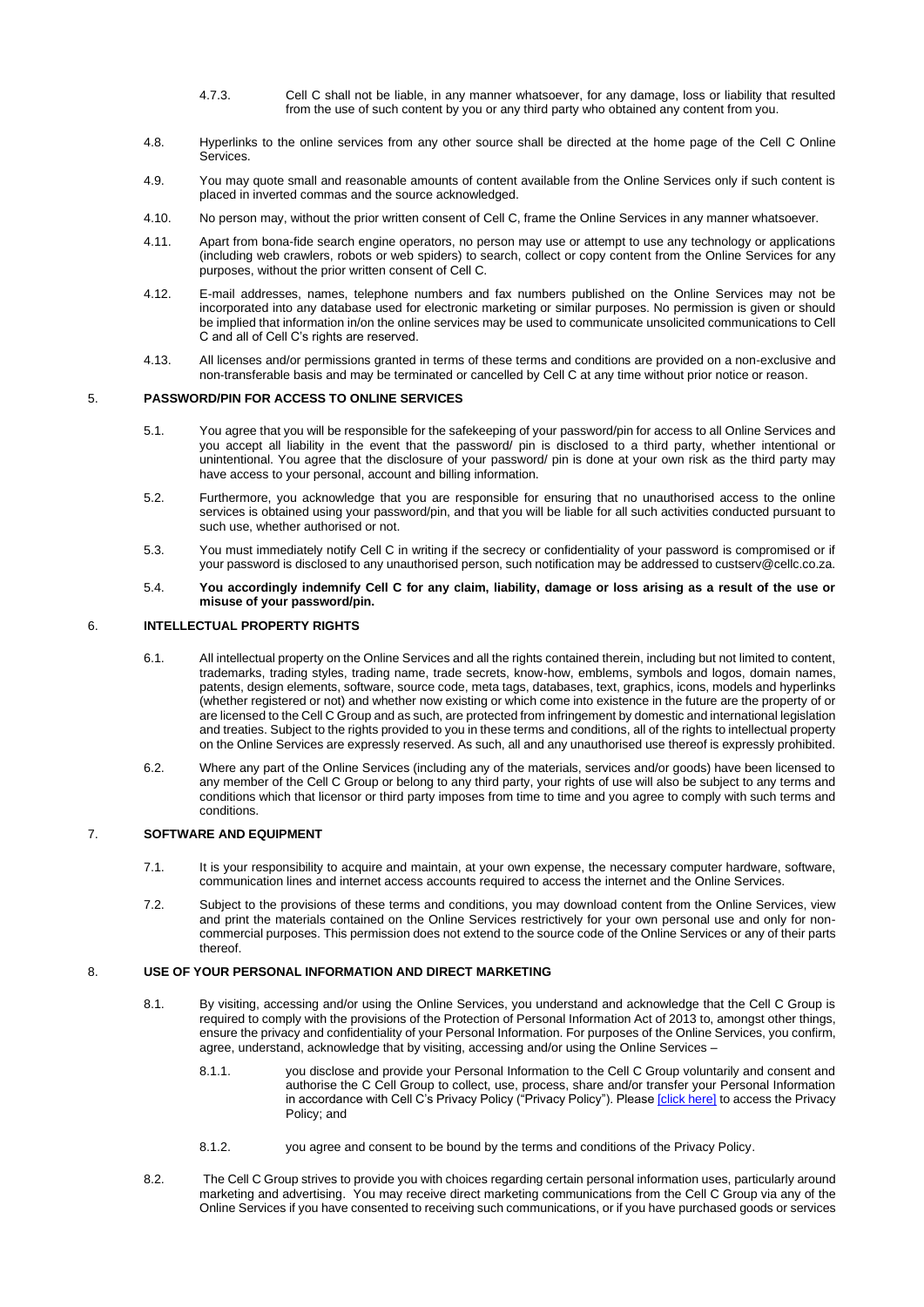from the Cell C Group and have not opted out of receiving that marketing communications. You can always ask us to stop sending you marketing messages by contacting the Cell C Group using the details in our Privacy Policy. You may also be able to opt out of receiving such communications using the particular Online Service if this functionality has been enabled.

# 9. **COOKIES AND SIMILAR TECHNOLOGIES**

- 9.1. When you visit, access and/use the Online Services we may store some information (commonly known as "Cookies") onto your device, or read Cookies already on your device, subject always to obtaining your consent, where required, in accordance with applicable law. We use Cookies to record information about your device, your browser and, in some cases, your preferences and browsing habits. We may process your Personal Information through Cookies and similar technologies. You can determine any use of Cookies through your browser settings,but note that turning off cookies may cause certain features of the Online Services to be unavailable to you.
- 9.2. We may process your Personal Information by our use of Cookies and similar technologies.

### 10. **HYPERLINKS TO THIRD PARTY SITES**

- 10.1. In the event that the Online Services contain hyperlinks to third party sites not controlled by Cell C ("Target Sites"), Cell C is not responsible for the content of, or the services offered by those sites. The hyperlinks are provided solely for your convenience and should not be construed as an express or implied endorsement by Cell C of the Target Sites or the products or services provided therein or any association with their operators. You access the Target Sites and use their products and services solely at your own risk and Cell C recommends that you check the policies of the Target Sites you visit (including their data or privacy practices) before using the site or providing any Personal Information about yourself and others.
- 10.2. Cell C shall not be liable, in any manner whatsoever, for any damage, loss liability, costs or expense whether direct, indirect or of a consequential nature that resulted from the use and access to Target Sites and the content on such Target Sites. In the event that you link to the content beyond the home page of the Online Services without Cell C's prior written consent, you do so at your own risk and indemnify Cell C against any loss, liability or damage that may result from the use of content from such links.

#### 11. **SECURITY**

- 11.1. Cell C shall take all reasonable steps to secure the content of the Online Services and the information provided by and collected from you from unauthorised access and/or disclosure, however, Cell C makes no warranties or representations in this regard.
- 11.2. While Cell C has implemented appropriate and reasonable security technologies and practices, please be aware that internet is an open system, the transmission of information via the internet is not completely secure. Accordingly, Cell C assumes no responsibility or liability of any nature whatsoever for the interception or loss of Personal Information beyond Cell C's control.

### 12. **ELECTRONIC COMMUNICATIONS**

- 12.1. By visiting, accessing and/or using the Online Services, you agree that these terms and conditions create a binding agreement between Cell C (and the Cell C Group) and you, even though these terms and conditions are wholly or partly in the form of a data message. You agree specifically that:
	- 12.1.1. the agreement will be treated as if it was concluded at Cell C's physical address detailed below on the date on which you first made any use of the Online Services;
	- 12.1.2. an electronic signature is not required by you or Cell C for purposes of agreeing to these terms and conditions. You agree that by visiting, accessing and/or using the Online Services this will be sufficient evidence of your agreement to these terms and conditions;
	- 12.1.3. any data message sent by you to will be deemed to have been sent from Cell C's physical address detailed below if neither your usual place of business nor residence is located within the Republic of South Africa;
	- 12.1.4. any data message sent by Cell C to you will be deemed to have been received by you at Cell C's physical address detailed below if neither your usual place of business nor residence is located within the Republic of South Africa; and
	- 12.1.5. a data message sent by you to Cell C will only be treated as having been received by Cell C when an acknowledgement of receipt is sent by an individual who had authority to act on behalf of Cell C in respect of that data message.
- 12.2. Access to the services, content, software and downloads available from the Online Services may be classified as "electronic transactions" as defined in terms of ECTA and you therefore may have the rights detailed in ECTA. Accordingly, Cell C provides the following information:
	- 12.2.1. the full name and legal status of the Online Services owner: Cell C Limited, registration number 1999/007722/06 and Cell C Service Provider Company Proprietary Limited, registration number 2001/008017/07.
	- 12.2.2. physical address (including for receipt of legal service): Corner Maxwell Drive and Pretoria Main Road, Buccleuch, Extension 10, 2090;